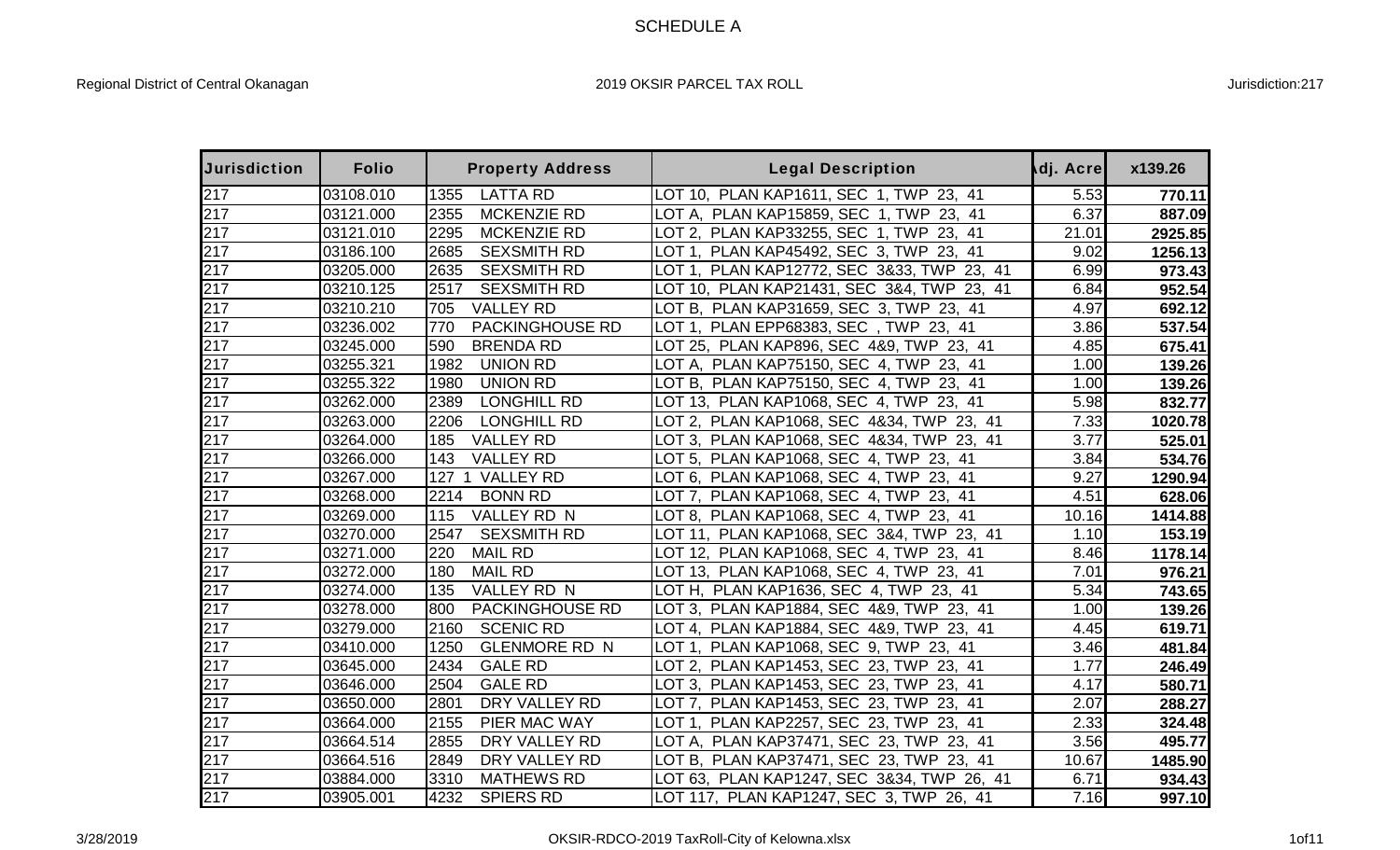| <b>Jurisdiction</b> | <b>Folio</b> |       | <b>Property Address</b> | <b>Legal Description</b>                    | dj. Acre | x139.26 |
|---------------------|--------------|-------|-------------------------|---------------------------------------------|----------|---------|
| 217                 | 03905.104    | 4236  | <b>SPIERS RD</b>        | LOT B, PLAN KAP92871, SEC 3, TWP 26, 41     | 4.45     | 619.71  |
| 217                 | 03906.000    | 4233  | <b>SPIERS RD</b>        | LOT 119, PLAN KAP1247, SEC 3, TWP<br>26, 41 | 5.01     | 697.69  |
| 217                 | 03907.000    | 4221  | <b>SPIERS RD</b>        | LOT 120, PLAN KAP1247, SEC 3, TWP<br>26, 41 | 11.20    | 1559.71 |
| 217                 | 03908.000    | 4215  | <b>SPIERS RD</b>        | LOT 121, PLAN KAP1247, SEC 3, TWP<br>26, 41 | 1.00     | 139.26  |
| 217                 | 03912.000    | 3030  | <b>GRIEVE RD</b>        | LOT 125, PLAN KAP1247, SEC 3, TWP<br>26, 41 | 5.50     | 765.93  |
| 217                 | 03913.001    | 3015  | <b>GRIEVE RD</b>        | LOT 126, PLAN KAP1247, SEC 3, TWP<br>26, 41 | 9.88     | 1375.89 |
| 217                 | 03913.100    | 3145  | <b>GULLEY RD</b>        | LOT 127, PLAN KAP1247, SEC 3, TWP 26, 41    | 9.20     | 1281.19 |
| 217                 | 03949.320    | 4280  | <b>SPIERS RD</b>        | LOT B, PLAN KAP34609, SEC 3, TWP<br>26, 41  | 9.95     | 1385.64 |
| 217                 | 03949.340    | 4207  | <b>SPIERS RD</b>        | LOT B, PLAN KAP47098, SEC 3, TWP 26, 41     | 3.07     | 427.53  |
| 217                 | 03949.390    | 3480  | <b>WATER RD</b>         | LOT A, PLAN KAP71707, SEC 3, TWP 26, 41     | 5.87     | 817.46  |
| 217                 | 03950.000    | 3965  | <b>TODD RD</b>          | LOT, PLAN KAP1247, SEC 4, TWP 26, 41        | 8.67     | 1207.38 |
| 217                 | 03952.062    | 3865  | <b>SPIERS RD</b>        | LOT 138, PLAN KAP1247, SEC 4, TWP 26, 41    | 6.75     | 940.01  |
| 217                 | 03953.000    | 3895  | <b>SPIERS RD</b>        | LOT 139, PLAN KAP1247, SEC 4, TWP<br>26, 41 | 4.71     | 655.91  |
| 217                 | 03956.000    | 4201  | <b>SPIERS RD</b>        | LOT 142, PLAN KAP1247, SEC 4, TWP 26, 41    | 6.18     | 860.63  |
| 217                 | 03960.000    | 2699  | <b>SAUCIER RD</b>       | LOT 145, PLAN KAP1247, SEC 4, TWP<br>26, 41 | 1.35     | 188.00  |
| 217                 | 03965.000    | 4175  | <b>TODD RD</b>          | LOT 150, PLAN KAP1247, SEC 4, TWP<br>26, 41 | 8.33     | 1160.04 |
| 217                 | 03968.000    | 4067  | <b>TODD RD</b>          | LOT 153, PLAN KAP1247, SEC 4, TWP<br>26, 41 | 6.43     | 895.44  |
| 217                 | 03971.503    | 2287  | <b>WARD RD</b>          | LOT B, PLAN KAP78689, SEC 4, TWP 26, 41     | 35.86    | 4993.86 |
| 217                 | 03973.000    | 3980  | <b>TODD RD</b>          | LOT 159, PLAN KAP1247, SEC 4, TWP 26, 41    | 2.41     | 335.62  |
| 217                 | 03979.000    | 2715  | <b>HEWLETT RD</b>       | LOT 3, PLAN KAP1656, SEC 4, TWP 26, 41      | 8.31     | 1157.25 |
| 217                 | 03981.000    | 2570  | <b>SAUCIER RD</b>       | LOT, PLAN KAP6018B, SEC 4, TWP 26, 41       | 1.18     | 164.33  |
| 217                 | 03985.000    | 2675  | <b>HEWLETT RD</b>       | LOT A, PLAN KAP12142, SEC 4, TWP 26, 41     | 4.83     | 672.63  |
| 217                 | 03990.002    | 3950  | <b>SPIERS RD</b>        | LOT E, PLAN KAP12142, SEC 4, TWP 26, 41     | 1.37     | 190.79  |
| 217                 | 03995.027    | 3920  | <b>TODD RD</b>          | LOT B, PLAN KAP21140, SEC 4, TWP 26, 41     | 1.00     | 139.26  |
| 217                 | 03995.159    | 3955  | <b>SPIERS RD</b>        | LOT A, PLAN KAP56989, SEC 4, TWP 26, 41     | 1.33     | 185.22  |
| 217                 | 03995.172    | 2620  | <b>HEWLETT RD</b>       | LOT 2, PLAN KAP92520, SEC 4, TWP 26, 41     | 10.02    | 1395.39 |
| 217                 | 03997.000    | 1591  | <b>SAUCIER RD</b>       | LOT 237, PLAN KAP1247, SEC 5, TWP 26, 41    | 7.78     | 1083.44 |
| 217                 | 04008.004    | 4025  | <b>CASORSO RD</b>       | LOT 1, PLAN EPP72879, SEC 5, TWP<br>26, 41  | 5.60     | 779.86  |
| 217                 | 04008.005    | 4100  | <b>TODD RD</b>          | LOT 2, PLAN EPP72879, SEC 5, TWP 26, 41     | 1.00     | 139.26  |
| 217                 | 04014.004    | 3896A | <b>CASORSO RD</b>       | LOT A, PLAN KAP92331, SEC 5, TWP 26, 41     | 7.81     | 1087.62 |
| 217                 | 04016.000    | 3877  | <b>CASORSO RD</b>       | LOT 4, PLAN KAP2243, SEC 5, TWP<br>26, 41   | 1.51     | 210.28  |
| 217                 | 04021.000    | 3995  | <b>CASORSO RD</b>       | LOT 8, PLAN KAP2243, SEC 5, TWP 26, 41      | 4.94     | 687.94  |
| 217                 | 04023.000    | 1989  | <b>WARD RD</b>          | LOT 10, PLAN KAP2243, SEC 5, TWP 26, 41     | 9.33     | 1299.30 |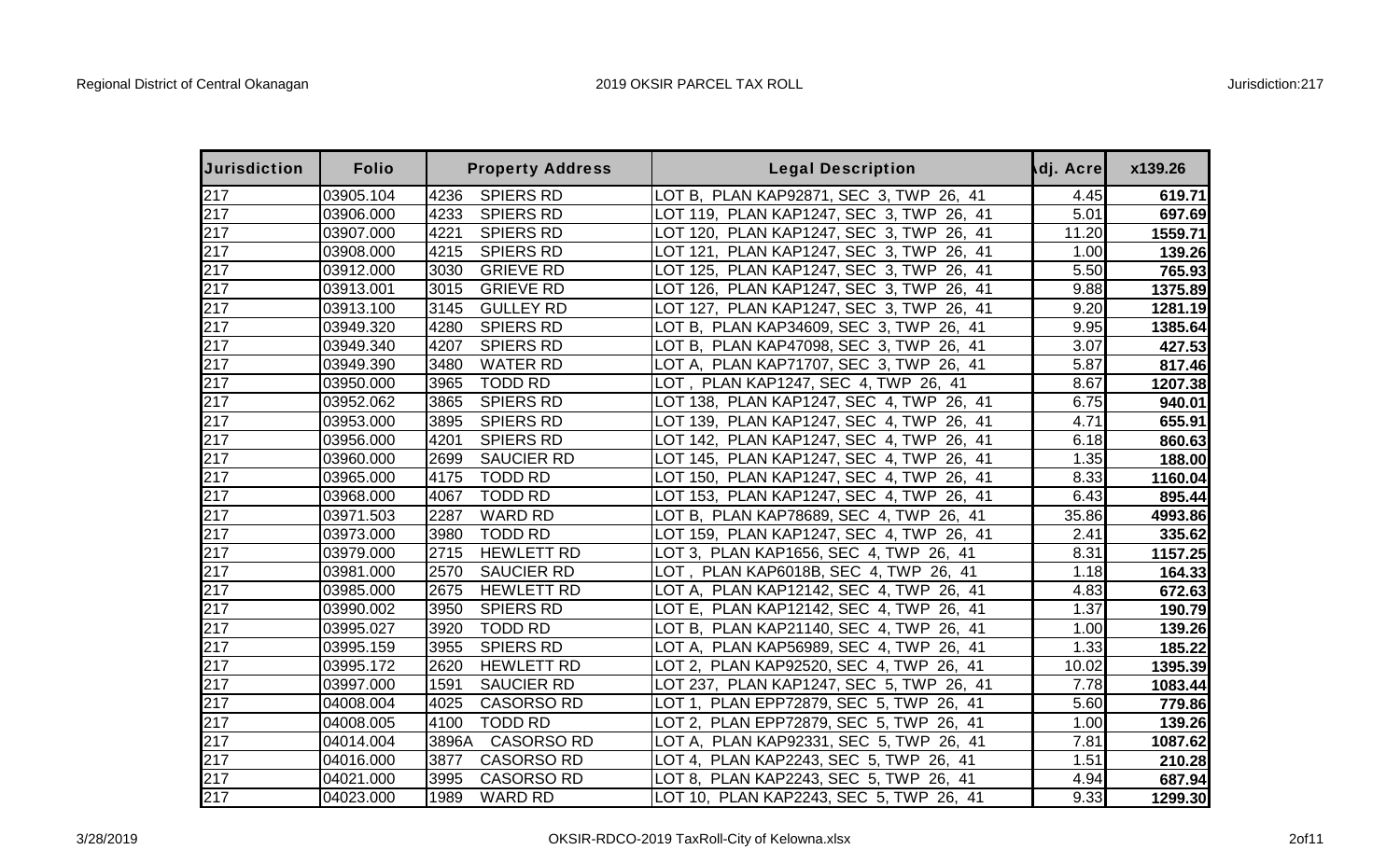| <b>Jurisdiction</b> | <b>Folio</b> |      | <b>Property Address</b> | <b>Legal Description</b>                   | dj. Acre | x139.26 |
|---------------------|--------------|------|-------------------------|--------------------------------------------|----------|---------|
| 217                 | 04029.000    | 4153 | <b>BEDFORD RD</b>       | PLAN KAP15793, SEC 5, TWP 26, 41<br>LOT 1. | 5.77     | 803.53  |
| 217                 | 04031.000    | 4122 | <b>BEDFORD RD</b>       | LOT 4, PLAN KAP15793, SEC 5, TWP 26, 41    | 1.88     | 261.81  |
| 217                 | 04032.158    | 3860 | <b>CASORSO RD</b>       | LOT 2, PLAN KAP89549, SEC 5, TWP 26, 41    | 1.00     | 139.26  |
| 217                 | 04084.000    | 2090 | <b>WARD RD</b>          | LOT B, PLAN KAP1780, SEC 8, TWP 26, 41     | 8.12     | 1130.79 |
| 217                 | 04118.205    | 1950 | <b>WARD RD</b>          | LOT A, PLAN KAP48946, SEC 8, TWP 12, 41    | 12.85    | 1789.49 |
| 217                 | 04118.206    | 1990 | <b>WARD RD</b>          | LOT B, PLAN KAP48946, SEC 8, TWP 12, 41    | 2.49     | 346.76  |
| 217                 | 04121.000    | 3677 | <b>SPIERS RD</b>        | LOT 1, PLAN KAP1072, SEC 9, TWP 26, 41     | 7.20     | 1002.67 |
| 217                 | 04127.000    | 3663 | <b>SPIERS RD</b>        | LOT 2, PLAN KAP1765, SEC 9, TWP 26, 41     | 7.25     | 1009.64 |
| 217                 | 04151.030    | 3769 | <b>SPIERS RD</b>        | LOT 1, PLAN KAP23684, SEC 9, TWP 26, 41    | 1.66     | 231.17  |
| 217                 | 04151.105    | 2190 | <b>GULLEY RD</b>        | LOT A, PLAN KAP26008, SEC 9, TWP 26, 41    | 7.69     | 1070.91 |
| 217                 | 04151.140    | 3664 | <b>SPIERS RD</b>        | LOT A, PLAN KAP28797, SEC 9, TWP 26, 41    | 13.98    | 1946.85 |
| 217                 | 04151.150    | 3668 | <b>SPIERS RD</b>        | LOT B, PLAN KAP28797, SEC 9, TWP 26, 41    | 1.00     | 139.26  |
| 217                 | 04151.155    | 3678 | <b>SPIERS RD</b>        | LOT C, PLAN KAP28797, SEC 9, TWP 26, 41    | 6.77     | 942.79  |
| 217                 | 04151.192    | 2777 | K.L.O. RD               | LOT A, PLAN KAP43297, SEC 9&10, TWP 26, 41 | 9.58     | 1334.11 |
| 217                 | 04151.195    | 3740 | <b>HART RD</b>          | LOT 6, PLAN KAP29282, SEC 9, TWP 26, 41    | 5.98     | 832.77  |
| 217                 | 04151.200    | 2452 | <b>GULLEY RD</b>        | LOT 7, PLAN KAP29282, SEC 9, TWP 26, 41    | 21.88    | 3047.01 |
| 217                 | 04151.210    | 2725 | K.L.O. RD               | LOT A, PLAN KAP45934, SEC, TWP 26, 41      | 28.73    | 4000.94 |
| 217                 | 04151.260    | 2295 | K.L.O. RD               | LOT 2, PLAN KAP33463, SEC 9, TWP 26, 41    | 8.62     | 1200.42 |
| 217                 | 04151.265    | 3551 | <b>SPIERS RD</b>        | LOT 3, PLAN KAP33463, SEC 9, TWP 26,<br>41 | 2.86     | 398.28  |
| 217                 | 04151.292    | 2202 | <b>GULLEY RD</b>        | LOT A, PLAN KAP44147, SEC 9, TWP<br>26, 41 | 3.85     | 536.15  |
| 217                 | 04151.300    | 3671 | <b>SPIERS RD</b>        | LOT A, PLAN KAP70726, SEC 9, TWP 26, 41    | 1.23     | 171.29  |
| 217                 | 04152.000    | 3690 | POOLEY RD               | LOT, PLAN, SEC 10, TWP 26, 41              | 16.99    | 2366.03 |
| 217                 | 04154.000    | 3400 | <b>REEKIE RD</b>        | LOT 3, PLAN KAP355, SEC 10, TWP 26, 41     | 8.73     | 1215.74 |
| 217                 | 04156.000    | 3455 | <b>ROSE RD</b>          | LOT 4, PLAN KAP355, SEC 10, TWP<br>26, 41  | 12.19    | 1697.58 |
| 217                 | 04157.051    | 3480 | FITZGERALD RD           | LOT 5, PLAN KAP355, SEC 10, TWP 26, 41     | 10.07    | 1402.35 |
| 217                 | 04158.000    | 3201 | POOLEY RD               | LOT 3, PLAN KAP790, SEC 10, TWP<br>26, 41  | 14.91    | 2076.37 |
| 217                 | 04160.001    | 3090 | MCCULLOCH RD            | LOT 5, PLAN KAP790, SEC 10, TWP<br>26, 41  | 5.65     | 786.82  |
| 217                 | 04161.000    | 3641 | <b>HART RD</b>          | LOT 7, PLAN KAP790, SEC 10, TWP<br>26, 41  | 6.80     | 946.97  |
| 217                 | 04166.000    | 3274 | MCCULLOCH RD            | LOT 2, PLAN KAP978, SEC 10, TWP<br>26, 41  | 3.72     | 518.05  |
| 217                 | 04167.000    | 3286 | MCCULLOCH RD            | LOT 3, PLAN KAP978, SEC 10, TWP<br>26, 41  | 6.46     | 899.62  |
| 217                 | 04168.000    | 3296 | 1 MCCULLOCH RD          | LOT 4, PLAN KAP978, SEC 10, TWP<br>26, 41  | 4.11     | 572.36  |
| 217                 | 04170.000    | 3041 | POOLEY RD               | LOT 3, PLAN KAP1517, SEC 10, TWP 26, 41    | 2.40     | 334.22  |
| 217                 | 04171.000    | 3131 | POOLEY RD               | LOT 2, PLAN KAP1517, SEC 10, TWP 26, 41    | 1.00     | 139.26  |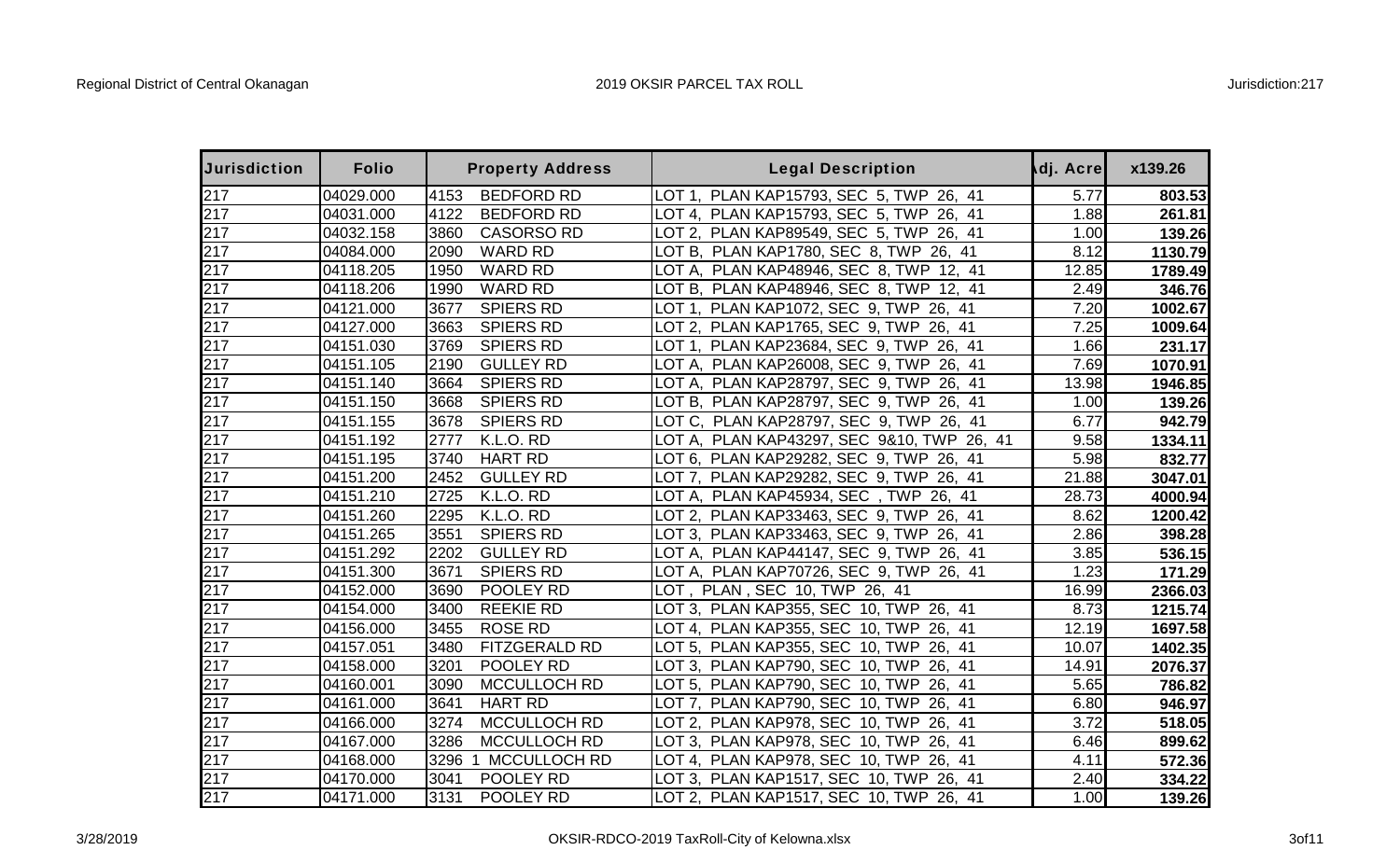| <b>Jurisdiction</b> | <b>Folio</b> |      | <b>Property Address</b> | <b>Legal Description</b>                              | dj. Acre | x139.26 |
|---------------------|--------------|------|-------------------------|-------------------------------------------------------|----------|---------|
| 217                 | 04174.002    | 3099 | MCCULLOCH RD            | LOT B.<br>PLAN KAP71621, SEC 10, TWP 26, 41           | 2.91     | 405.25  |
| 217                 | 04176.000    | 3591 | <b>HART RD</b>          | LOT 3, PLAN KAP1589, SEC 10, TWP 26, 41               | 3.33     | 463.74  |
| 217                 | 04179.000    | 3635 | <b>REEKIE RD</b>        | LOT A, PLAN KAP2038, SEC 10, TWP<br>26.<br>41         | 15.68    | 2183.60 |
| 217                 | 04180.000    | 3695 | FITZGERALD RD           | LOT B, PLAN KAP2038, SEC 10, TWP<br>26,<br>41         | 22.55    | 3140.31 |
| 217                 | 04181.000    | 3520 | <b>REEKIE RD</b>        | PLAN KAP2398, SEC 10, TWP<br>LOT 1<br>26.<br>41       | 3.96     | 551.47  |
| 217                 | 04183.000    | 3680 | <b>REEKIE RD</b>        | LOT 2, PLAN KAP2398, SEC 10, TWP 26, 41               | 10.94    | 1523.50 |
| 217                 | 04194.000    | 3275 | MCCULLOCH RD            | PLAN KAP6530, SEC 10, TWP 26, 41<br>LOT 1.            | 12.18    | 1696.19 |
| 217                 | 04198.000    | 3524 | <b>ROSE RD</b>          | LOT A, PLAN KAP11840, SEC 10, TWP 26, 41              | 9.17     | 1277.01 |
| 217                 | 04199.100    | 3564 | <b>ROSE RD</b>          | LOT A, PLAN KAP18708, SEC 10, TWP<br>26, 41           | 11.96    | 1665.55 |
| 217                 | 04199.156    | 3269 | MCCULLOCH RD            | LOT 2, PLAN KAP90496, SEC 10, TWP<br>26, 41           | 2.06     | 286.88  |
| 217                 | 04199.180    | 3301 | <b>MCCULLOCH RD</b>     | LOT 2, PLAN KAP28811, SEC 3&10, TWP 26, 41            | 14.83    | 2065.23 |
| 217                 | 04199.252    | 3630 | FITZGERALD RD           | LOT B, PLAN KAP30817, SEC 10, TWP 26, 41              | 10.10    | 1406.53 |
| 217                 | 04199.254    | 3505 | FITZGERALD RD           | PLAN KAP30818, SEC 10, TWP<br>LOT 1.<br>26, 41        | 20.43    | 2845.08 |
| 217                 | 04199.278    | 3565 | <b>ROSE RD</b>          | LOT A, PLAN KAP38325, SEC 10, TWP 26, 41              | 7.87     | 1095.98 |
| 217                 | 04199.280    | 3248 | MCCULLOCH RD            | LOT B, PLAN KAP38325, SEC 10, TWP<br>26, 41           | 1.00     | 139.26  |
| 217                 | 04199.303    | 3255 | MCCULLOCH RD            | PLAN KAP63291, SEC 10, TWP 26, 41<br>LOT A.           | 1.00     | 139.26  |
| 217                 | 04199.308    | 3665 | <b>HART RD</b>          | PLAN EPP74364, SEC 10, TWP 26, 41<br>LOT 1.           | 4.00     | 557.04  |
| 217                 | 04201.000    | 3940 | <b>SENGER RD</b>        | LOT, PLAN, SEC 11, TWP 26, 41                         | 5.55     | 772.89  |
| 217                 | 04209.000    | 2502 | <b>BELGO RD</b>         | LOT 6, PLAN KAP1380, SEC 11, TWP 26, 41               | 14.97    | 2084.72 |
| 217                 | 04210.000    | 2550 | <b>WALBURN RD</b>       | PLAN KAP1380, SEC, TWP 26, 41<br>LOT 7.               | 3.35     | 466.52  |
| 217                 | 04214.000    | 2605 | <b>BELGO RD</b>         | LOT 3, PLAN KAP1380, SEC 11, TWP 26, 41               | 8.55     | 1190.67 |
| 217                 | 04215.000    | 2505 | <b>BELGO RD</b>         | LOT 4, PLAN KAP1380, SEC 11, TWP 26,<br>41            | 5.84     | 813.28  |
| 217                 | 04220.000    | 3950 | <b>BORLAND RD</b>       | LOT, PLAN KAP1862B, SEC 11, TWP<br>26, 41             | 2.92     | 406.64  |
| 217                 | 04222.000    | 3527 | <b>BEMROSE RD</b>       | LOT 2, PLAN KAP2005, SEC 11, TWP<br>26, 41            | 3.17     | 441.45  |
| 217                 | 04223.000    | 3835 | <b>BORLAND RD</b>       | LOT A, PLAN KAP2645, SEC 11, TWP<br>26, 41            | 4.07     | 566.79  |
| 217                 | 04225.000    | 3553 | <b>BEMROSE RD</b>       | LOT 1, PLAN KAP4332, SEC 11, TWP<br>26.<br>41         | 4.37     | 608.57  |
| 217                 | 04228.000    | 3625 | <b>BEMROSE RD</b>       | LOT A, PLAN KAP4553, SEC 11, TWP<br>26.<br>41         | 7.95     | 1107.12 |
| 217                 | 04232.000    | 3647 | <b>BEMROSE RD</b>       | PLAN KAP5787, SEC 11, TWP<br>LOT 1.<br>26.<br>-41     | 4.58     | 637.81  |
| 217                 | 04234.000    | 4010 | <b>SENGER RD</b>        | LOT A, PLAN KAP6005, SEC 11, TWP<br>26, 41            | 25.24    | 3514.92 |
| 217                 | 04235.000    | 3975 | <b>SENGER RD</b>        | LOT A, PLAN KAP6633, SEC 11, TWP<br>26, 41            | 2.62     | 364.86  |
| 217                 | 04237.120    | 2149 | <b>BELGO RD</b>         | PLAN KAP31521, SEC, TWP<br>26, 41<br>LOT 1.           | 10.04    | 1398.17 |
| 217                 | 04237.128    | 2277 | <b>BELGO RD</b>         | <b>PLAN EPP30052, SEC 11, TWP</b><br>LOT 1.<br>26, 41 | 1.00     | 139.26  |
| 217                 | 04237.130    | 2327 | <b>BELGO RD</b>         | LOT 1, PLAN KAP33009, SEC 11, TWP 26, 41              | 8.84     | 1231.06 |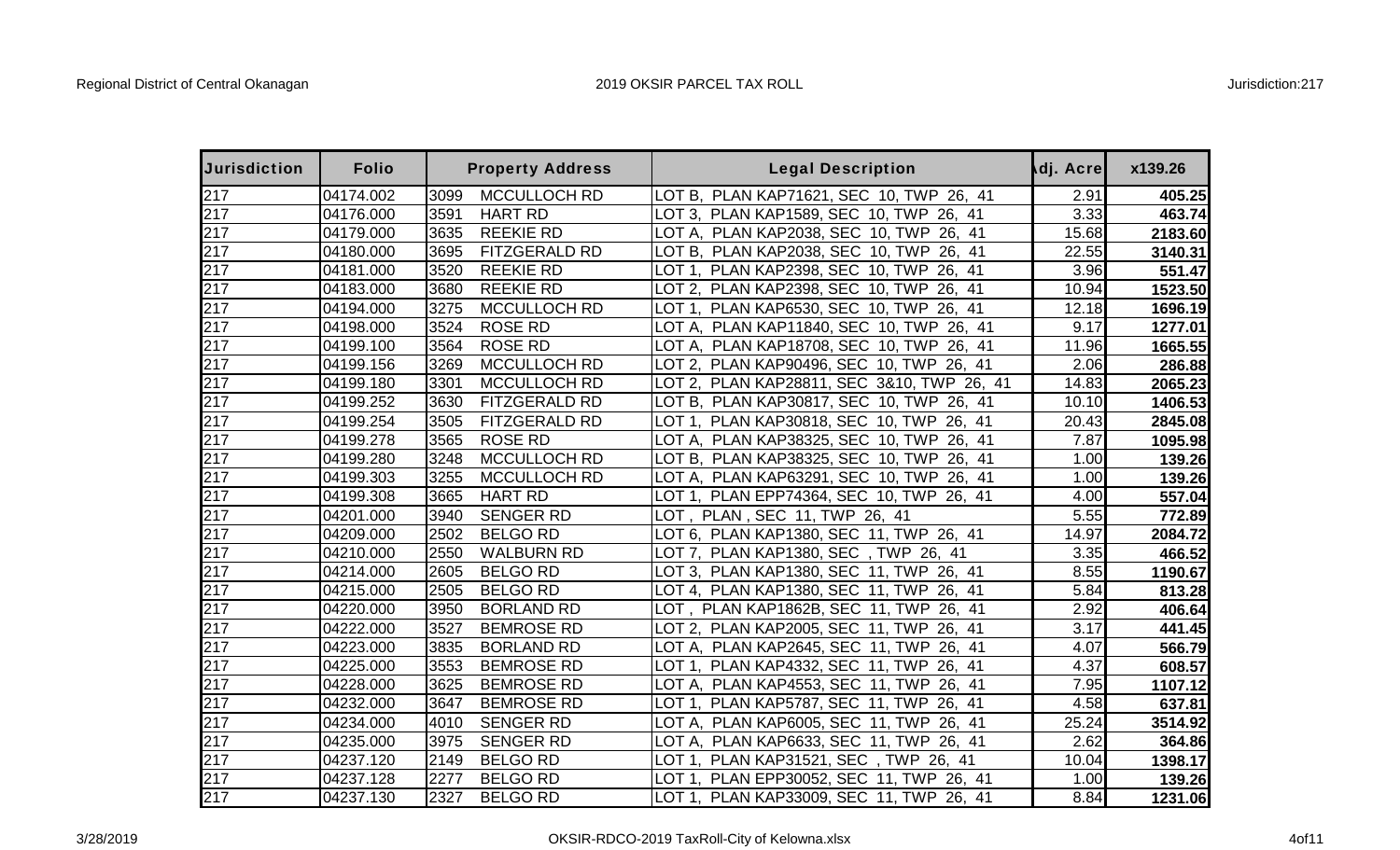| <b>Jurisdiction</b> | <b>Folio</b> |        | <b>Property Address</b> | <b>Legal Description</b>                       | dj. Acre | x139.26 |
|---------------------|--------------|--------|-------------------------|------------------------------------------------|----------|---------|
| 217                 | 04237.137    | 3547   | <b>BEMROSE RD</b>       | LOT 1, PLAN KAP71097, SEC 26, TWP 11, 41       | 1.00     | 139.26  |
| 217                 | 04237.138    | 2547   | <b>BELGO RD</b>         | LOT A, PLAN KAP76995, SEC 11, TWP 26, 41       | 1.00     | 139.26  |
| 217                 | 04237.139    | 3567   | <b>BEMROSE RD</b>       | LOT A, PLAN KAP77725, SEC 11, TWP<br>26, 41    | 1.00     | 139.26  |
| 217                 | 04243.000    | 2455   | <b>WALBURN RD</b>       | LOT B, PLAN KAP3238B, SEC 12, TWP 26, 41       | 4.84     | 674.02  |
| 217                 | 04245.051    | 2601   | <b>WALBURN RD</b>       | LOT 2, PLAN KAP62978, SEC 12, TWP<br>26, 41    | 5.89     | 820.24  |
| 217                 | 04247.000    | 1190   | <b>LEWIS RD</b>         | LOT 9, PLAN KAP1380, SEC 13, TWP<br>26, 41     | 8.08     | 1125.22 |
| 217                 | 04248.000    | 2290   | <b>GARNER RD</b>        | LOT 2, PLAN KAP1380, SEC 13, TWP 26, 41        | 7.52     | 1047.24 |
| 217                 | 04249.000    | 2148   | <b>WALBURN RD</b>       | LOT 4, PLAN KAP1380, SEC 13, TWP 26, 41        | 10.45    | 1455.27 |
| 217                 | 04254.000    | 1093   | <b>TEASDALE RD</b>      | LOT 8, PLAN KAP1380, SEC, TWP 26, 41           | 5.17     | 719.97  |
| 217                 | 04256.000    | 1320   | <b>BELGO RD</b>         | LOT 1, PLAN KAP1926, SEC 13, TWP 26, 41        | 2.76     | 384.36  |
| 217                 | 04258.000    | 1404   | <b>LEWIS RD</b>         | LOT 2, PLAN KAP1926, SEC 13, TWP<br>26, 41     | 7.95     | 1107.12 |
| 217                 | 04261.000    | 1839   | <b>WALBURN RD</b>       | LOT 7, PLAN KAP1926, SEC 13, TWP 26, 41        | 5.61     | 781.25  |
| 217                 | 04269.002    | 2091   | <b>WALBURN RD</b>       | LOT 2, PLAN KAP4119, SEC 13, TWP 26, 41        | 1.00     | 139.26  |
| 217                 | 04270.003    | 1959   | <b>WALBURN RD</b>       | LOT B, PLAN KAP91170, SEC 13, TWP<br>26, 41    | 1.00     | 139.26  |
| 217                 | 04293.000    | 1181   | <b>LEWIS RD</b>         | LOT A, PLAN KAP11265, SEC 13, TWP<br>26, 41    | 1.00     | 139.26  |
| 217                 | 04310.500    | 2021   | <b>WALBURN RD</b>       | LOT A, PLAN KAP34516, SEC 13, TWP 26, 41       | 1.00     | 139.26  |
| 217                 | 04315.000    | 3855   | <b>EAST KELOWNA RD</b>  | LOT 13, PLAN KAP665, SEC 14, TWP 26, 41        | 2.30     | 320.30  |
| 217                 | 04317.000    | 2075   | <b>BELGO RD</b>         | LOT 9, PLAN KAP1380, SEC 14, TWP 26, 41        | 3.81     | 530.58  |
| 217                 | 04318.001    | 1865   | <b>BELGO RD</b>         | LOT 11, PLAN KAP1380, SEC 14, TWP 26, 41       | 9.27     | 1290.94 |
| 217                 | 04319.000    | 2280   | HOLLYWOOD RD S          | LOT 12, PLAN KAP1380, SEC 14, TWP 26, 41       | 3.98     | 554.25  |
| 217                 | 04324.000    | 1650   | <b>GEEN RD</b>          | LOT 3, PLAN KAP1380, SEC 14, TWP 26, 41        | 1.64     | 228.39  |
| 217                 | 04325.001    | 1390   | <b>GEEN RD</b>          | LOT A, PLAN KAP90868, SEC 14, TWP 26, 41       | 5.28     | 735.29  |
| 217                 | 04327.004    | 1595   | <b>TEASDALE RD</b>      | LOT B, PLAN EPP32484, SEC 14, TWP 26, 41       | 4.35     | 605.78  |
| 217                 | 04329.000    | 1409   | <b>TEASDALE RD</b>      | LOT 8, PLAN KAP1380, SEC 14, TWP 26, 41        | 3.20     | 445.63  |
| 217                 | 04330.000    | 1555   | <b>TEASDALE RD</b>      | LOT 10, PLAN KAP1380, SEC 14, TWP 26, 41       | 1.04     | 144.83  |
| 217                 | 04333.000    | 1375   | <b>GEEN RD</b>          | LOT 5, PLAN KAP1380, SEC 13, TWP<br>26, 41     | 1.00     | 139.26  |
| 217                 | 04334.001    | 1225   | <b>TEASDALE RD</b>      | LOT 6, PLAN KAP1380, SEC 14, TWP<br>26, 41     | 3.96     | 551.47  |
| 217                 | 04335.000    | 1103   | <b>TEASDALE RD</b>      | LOT 7, PLAN KAP1380, SEC 14, TWP<br>26.<br>-41 | 2.17     | 302.19  |
| 217                 | 04343.000    | 2270   | HOLLYWOOD RD S          | LOT A, PLAN KAP1845, SEC 14, TWP<br>26, 41     | 1.00     | 139.26  |
| 217                 | 04344.000    | 2015   | <b>BELGO RD</b>         | LOT B, PLAN KAP1845, SEC 14, TWP<br>26,<br>41  | 8.86     | 1233.84 |
| 217                 | 04345.000    | 1525   | <b>GEEN RD</b>          | PLAN KAP1846, SEC 14, TWP<br>26, 41<br>LOT A.  | 1.45     | 201.93  |
| 217                 | 04346.000    | 1565 1 | <b>BELGO RD</b>         | LOT B, PLAN KAP1846, SEC 14, TWP 26, 41        | 5.12     | 713.01  |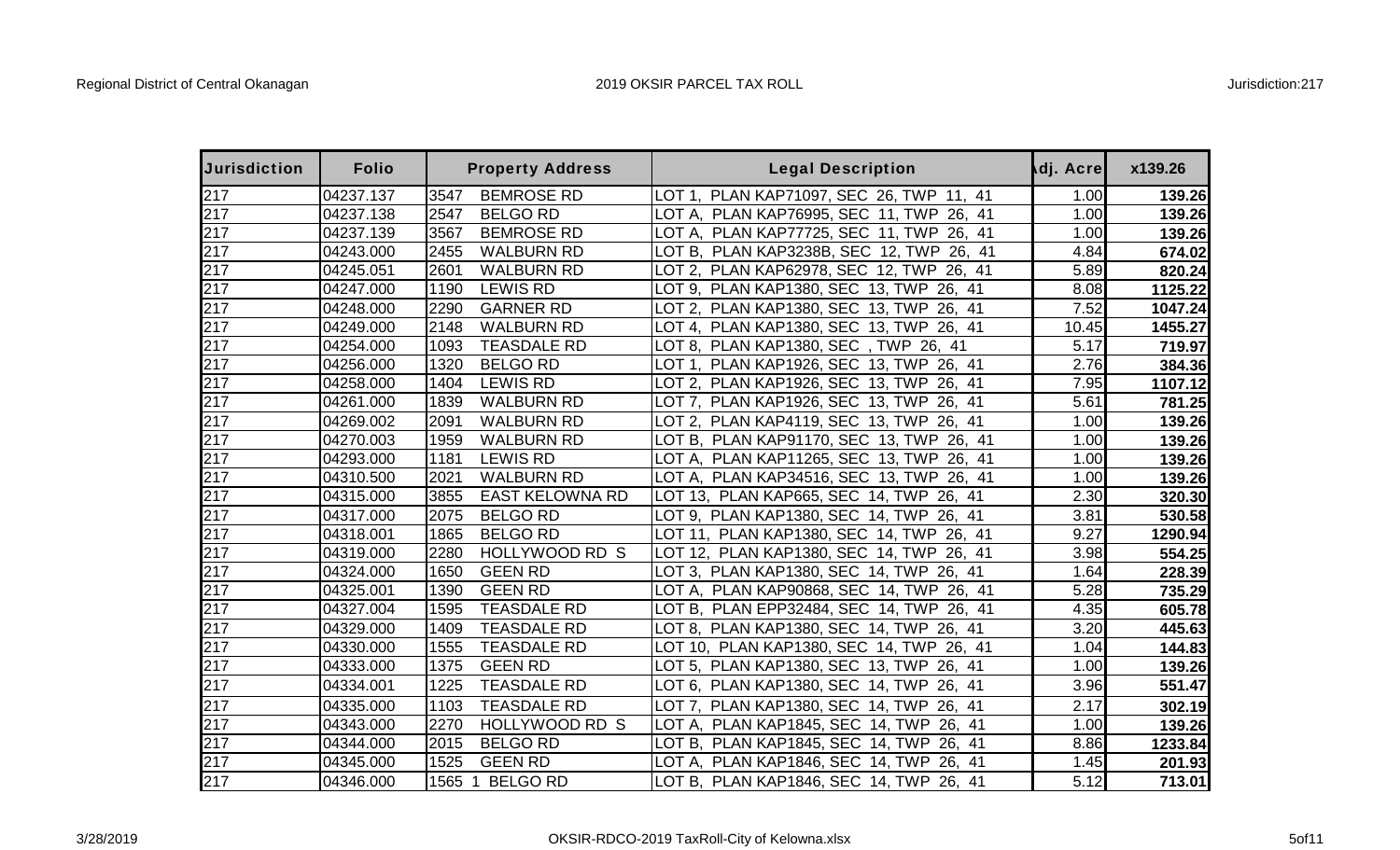| <b>Jurisdiction</b> | <b>Folio</b> |      | <b>Property Address</b> | <b>Legal Description</b>                        | dj. Acre | x139.26 |
|---------------------|--------------|------|-------------------------|-------------------------------------------------|----------|---------|
| 217                 | 04350.000    | 1469 | <b>TEASDALE RD</b>      | PLAN KAP4384, SEC 14, TWP 26, 41<br>LOT 1.      | 7.52     | 1047.24 |
| 217                 | 04351.000    | 1429 | <b>TEASDALE RD</b>      | LOT 2, PLAN KAP4384, SEC 14, TWP 26, 41         | 1.96     | 272.95  |
| 217                 | 04354.000    | 3223 | <b>REID RD</b>          | LOT B, PLAN KAP76792, SEC 15, TWP 26, 41        | 1.00     | 139.26  |
| 217                 | 04360.093    | 3754 | <b>EAST KELOWNA RD</b>  | LOT B, PLAN KAP84170, SEC 14, TWP<br>26,<br>-41 | 6.90     | 960.89  |
| 217                 | 04360.267    | 1708 | <b>GEEN RD</b>          | LOT 1, PLAN KAP82075, SEC 14, TWP<br>26, 41     | 5.00     | 696.30  |
| 217                 | 04360.268    | 1605 | <b>GEEN RD</b>          | LOT 2, PLAN KAP82075, SEC 14, TWP<br>26, 41     | 7.44     | 1036.09 |
| 217                 | 04360.354    | 1950 | <b>BELGO RD</b>         | LOT 2, PLAN KAP25528, SEC 14, TWP<br>26, 41     | 14.27    | 1987.24 |
| 217                 | 04360.527    | 3795 | <b>EAST KELOWNA RD</b>  | LOT A, PLAN KAP58793, SEC 14, TWP 26, 41        | 1.72     | 239.53  |
| 217                 | 04364.000    | 2995 | <b>DUNSTER RD</b>       | LOT 6, PLAN KAP187, SEC 15, TWP<br>26, 41       | 1.46     | 203.32  |
| 217                 | 04365.000    | 3098 | <b>EAST KELOWNA RD</b>  | LOT 6, PLAN KAP187, SEC 15, TWP<br>26, 41       | 9.89     | 1377.28 |
| 217                 | 04366.000    | 3002 | <b>EAST KELOWNA RD</b>  | LOT 6, PLAN KAP187, SEC 15, TWP<br>41<br>26.    | 2.39     | 332.83  |
| 217                 | 04367.000    | 2855 | <b>DUNSTER RD</b>       | LOT 7, PLAN KAP187, SEC 15, TWP<br>41<br>26,    | 15.87    | 2210.06 |
| 217                 | 04368.000    | 3152 | <b>EAST KELOWNA RD</b>  | -41<br>LOT 7, PLAN KAP187, SEC 15, TWP<br>26.   | 15.34    | 2136.25 |
| 217                 | 04369.000    | 2795 | <b>DUNSTER RD</b>       | LOT 8, PLAN KAP187, SEC 15, TWP<br>26, 41       | 17.25    | 2402.24 |
| 217                 | 04370.002    | 3250 | <b>EAST KELOWNA RD</b>  | LOT B, PLAN EPP54381, SEC 15, TWP 26, 41        | 14.84    | 2066.62 |
| 217                 | 04372.000    | 3208 | <b>REID RD</b>          | LOT 18, PLAN KAP187, SEC 15, TWP 26, 41         | 6.07     | 845.31  |
| 217                 | 04375.000    | 3350 | POOLEY RD               | LOT 20, PLAN KAP187, SEC 15, TWP<br>26, 41      | 7.10     | 988.75  |
| 217                 | 04379.000    | 3073 | <b>DUNSTER RD</b>       | LOT 12, PLAN KAP665, SEC 16, TWP 26, 41         | 5.97     | 831.38  |
| 217                 | 04380.000    | 3502 | <b>EAST KELOWNA RD</b>  | LOT 11, PLAN KAP187, SEC 15, TWP 26, 41         | 8.21     | 1143.32 |
| 217                 | 04381.000    | 2947 | <b>EAST KELOWNA RD</b>  | LOT 1, PLAN KAP736, SEC 15, TWP<br>26, 41       | 7.42     | 1033.31 |
| 217                 | 04382.000    | 2981 | <b>EAST KELOWNA RD</b>  | LOT 2, PLAN KAP736, SEC 15, TWP<br>26, 41       | 6.57     | 914.94  |
| 217                 | 04385.000    | 3072 | <b>EAST KELOWNA RD</b>  | LOT 6, PLAN KAP821B, SEC 15, TWP 26, 41         | 3.50     | 487.41  |
| 217                 | 04386.001    | 3622 | <b>EAST KELOWNA RD</b>  | LOT 12, PLAN KAP187, SEC 15, TWP<br>26, 41      | 4.19     | 583.50  |
| 217                 | 04386.002    | 3652 | <b>EAST KELOWNA RD</b>  | LOT 12, PLAN KAP187, SEC 15, TWP 26, 41         | 1.06     | 147.62  |
| 217                 | 04387.000    | 3183 | <b>DUNSTER RD</b>       | LOT, PLAN KAP187, SEC 15, TWP 26, 41            | 4.78     | 665.66  |
| 217                 | 04394.000    | 3582 | <b>EAST KELOWNA RD</b>  | LOT B, PLAN KAP1670, SEC 15, TWP<br>26, 41      | 3.89     | 541.72  |
| 217                 | 04396.000    | 2960 | MCCULLOCH RD            | LOT B, PLAN KAP1703, SEC 15, TWP<br>26, 41      | 4.41     | 614.14  |
| 217                 | 04400.000    | 3430 | POOLEY RD               | LOT B, PLAN KAP1725, SEC 15, TWP<br>26.<br>41   | 11.72    | 1632.13 |
| 217                 | 04402.000    | 3251 | <b>EAST KELOWNA RD</b>  | LOT 1, PLAN KAP3379, SEC 15, TWP 26, 41         | 3.89     | 541.72  |
| 217                 | 04404.000    | 3260 | POOLEY RD               | LOT 3, PLAN KAP3379, SEC 15, TWP<br>26.<br>41   | 10.33    | 1438.56 |
| 217                 | 04406.000    | 3420 | <b>EAST KELOWNA RD</b>  | LOT 1, PLAN KAP3380, SEC 15, TWP<br>26, 41      | 5.65     | 786.82  |
| 217                 | 04407.000    | 3490 | <b>EAST KELOWNA RD</b>  | LOT 2, PLAN KAP3380, SEC 15, TWP<br>26, 41      | 6.28     | 874.55  |
| 217                 | 04412.000    | 3288 | <b>REID RD</b>          | LOT A, PLAN KAP4618, SEC 15, TWP 26, 41         | 13.53    | 1884.19 |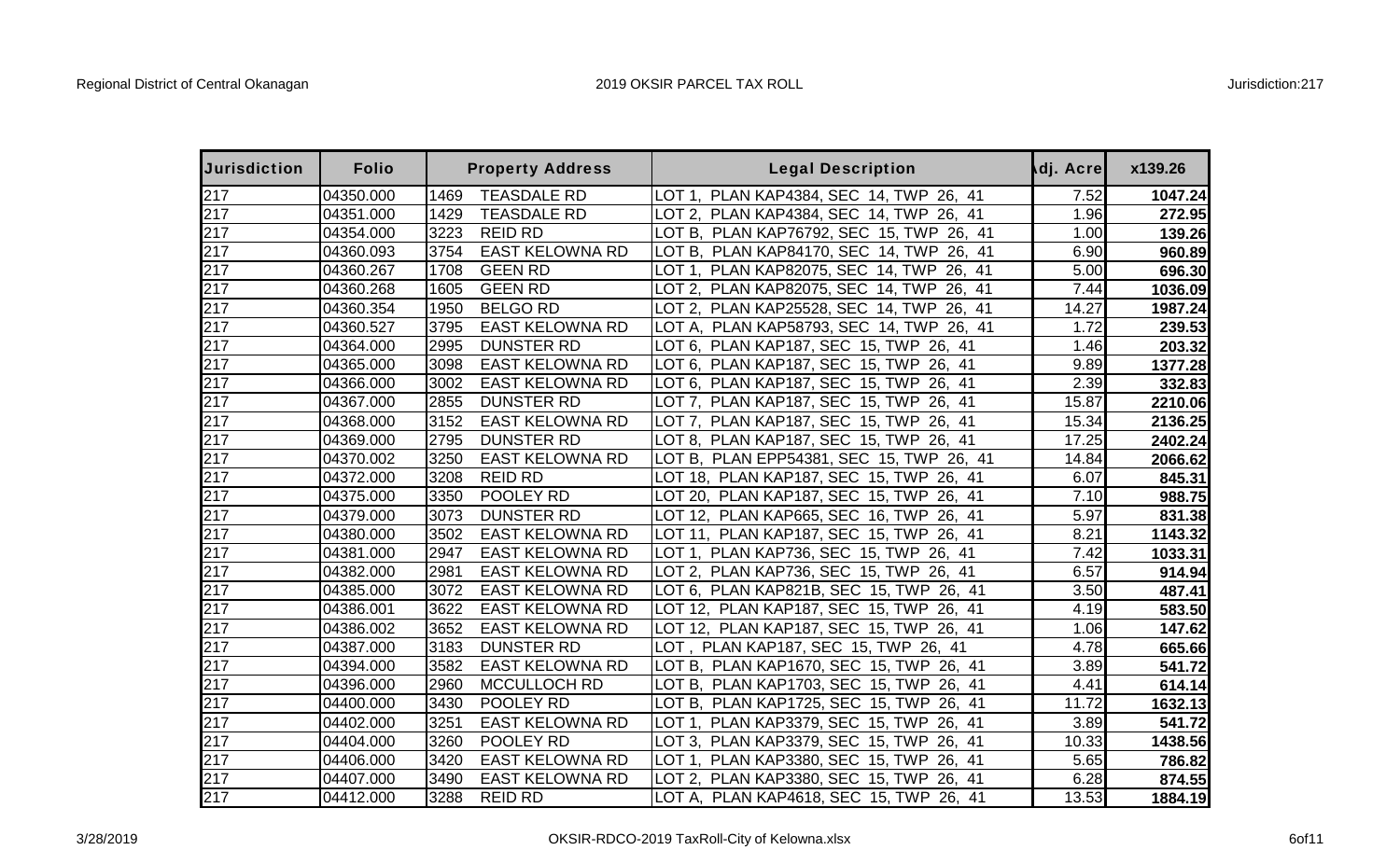| <b>Jurisdiction</b> | <b>Folio</b> | <b>Property Address</b>        | <b>Legal Description</b>                    | dj. Acre | x139.26 |
|---------------------|--------------|--------------------------------|---------------------------------------------|----------|---------|
| 217                 | 04416.000    | 3329<br><b>EAST KELOWNA RD</b> | PLAN KAP5512, SEC 15, TWP 26, 41<br>LOT 1.  | 6.69     | 931.65  |
| 217                 | 04418.000    | 3375<br><b>DALL RD</b>         | LOT 1, PLAN KAP6585, SEC 15, TWP 26, 41     | 5.07     | 706.05  |
| 217                 | 04420.000    | 3060<br>POOLEY RD              | LOT 2, PLAN KAP6585, SEC 15, TWP 26, 41     | 2.15     | 299.41  |
| 217                 | 04423.190    | 3350<br><b>EAST KELOWNA RD</b> | LOT 1, PLAN KAP30593, SEC 15, TWP<br>26, 41 | 1.00     | 139.26  |
| 217                 | 04423.192    | 3310<br><b>EAST KELOWNA RD</b> | LOT 2, PLAN KAP30593, SEC 15, TWP<br>26, 41 | 9.95     | 1385.64 |
| 217                 | 04423.194    | 3410<br>POOLEY RD              | LOT A, PLAN KAP34483, SEC 15, TWP<br>26, 41 | 4.50     | 626.67  |
| 217                 | 04423.198    | POOLEY RD<br>3120              | LOT B, PLAN KAP34888, SEC 15, TWP 26, 41    | 9.08     | 1264.48 |
| 217                 | 04423.205    | 3480<br>POOLEY RD              | LOT A, PLAN KAP53451, SEC 15, TWP 26, 41    | 1.00     | 139.26  |
| 217                 | 04423.207    | 3367<br><b>REID RD</b>         | LOT B, PLAN KAP55650, SEC 15, TWP<br>26, 41 | 1.85     | 257.63  |
| 217                 | 04423.208    | 3390<br><b>REID RD</b>         | LOT 1, PLAN KAP56635, SEC 15, TWP<br>26, 41 | 1.00     | 139.26  |
| 217                 | 04423.209    | 3360<br><b>REID RD</b>         | LOT 2, PLAN KAP56635, SEC 15, TWP<br>26, 41 | 7.32     | 1019.38 |
| 217                 | 04428.000    | 3395<br><b>NEID RD</b>         | LOT 26, PLAN KAP187, SEC 16, TWP 26, 41     | 2.38     | 331.44  |
| 217                 | 04432.000    | 3194<br><b>DUNSTER RD</b>      | LOT 5, PLAN KAP665, SEC 16, TWP 26, 41      | 1.94     | 270.16  |
| 217                 | 04433.000    | 3172<br><b>DUNSTER RD</b>      | LOT 6, PLAN KAP665, SEC 16, TWP<br>26, 41   | 1.17     | 162.93  |
| 217                 | 04436.000    | <b>DUNSTER RD</b><br>3042      | LOT 9, PLAN KAP665, SEC 16, TWP 26, 41      | 1.66     | 231.17  |
| 217                 | 04525.228    | 2877<br><b>EAST KELOWNA RD</b> | LOT B, PLAN KAP33697, SEC 16, TWP 26, 41    | 5.65     | 786.82  |
| 217                 | 04525.503    | 2690<br><b>BEWLAY RD</b>       | PLAN KAP56199, SEC 16, TWP 26, 41<br>LOT 1. | 3.20     | 445.63  |
| 217                 | 04574.000    | 2990<br><b>DUNSTER RD</b>      | LOT, PLAN KAP1353B, SEC 21, TWP 26, 41      | 9.71     | 1352.21 |
| 217                 | 04591.000    | 2934<br><b>DUNSTER RD</b>      | LOT C, PLAN KAP1700, SEC 22, TWP 26, 41     | 7.89     | 1098.76 |
| 217                 | 04805.214    | 2960<br><b>DUNSTER RD</b>      | LOT 1, PLAN KAP73437, SEC 22, TWP<br>26, 41 | 12.95    | 1803.42 |
| 217                 | 04824.000    | 1205<br><b>BELGO RD</b>        | LOT 2, PLAN KAP2329, SEC 23, TWP 26, 41     | 2.42     | 337.01  |
| 217                 | 04825.001    | 1368 3 TEASDALE RD             | LOT 3, PLAN KAP2329, SEC 23, TWP 26, 41     | 22.84    | 3180.70 |
| 217                 | 04898.001    | HIGHWAY 33 E<br>879            | PLAN EPP32580, SEC, TWP<br>LOT 1.<br>26, 41 | 8.85     | 1232.45 |
| 217                 | 05479.000    | 3363<br><b>SPRINGFIELD RD</b>  | LOT 5, PLAN KAP1802, SEC 24, TWP 26, 41     | 8.80     | 1225.49 |
| 217                 | 05502.130    | HIGHWAY 33 E<br>811            | LOT A, PLAN KAP23321, SEC 24, TWP 26, 41    | 1.93     | 268.77  |
| 217                 | 05502.305    | 1151<br><b>LEWIS RD</b>        | LOT A, PLAN KAP33567, SEC 24, TWP 26, 41    | 5.39     | 750.61  |
| 217                 | 05502.310    | 881<br>HIGHWAY 33 E            | LOT B, PLAN KAP33567, SEC 24, TWP 26, 41    | 7.95     | 1107.12 |
| 217                 | 05503.001    | 751<br><b>HARTMAN RD</b>       | LOT, PLAN KAP264, SEC 25, TWP 26, 41        | 8.85     | 1232.45 |
| 217                 | 05510.000    | <b>HARTMAN RD</b><br>920       | LOT 3, PLAN KAP731, SEC 25, TWP 26, 41      | 5.95     | 828.60  |
| $\overline{2}17$    | 05511.000    | 1130<br><b>HARTMAN RD</b>      | LOT 4, PLAN KAP731, SEC 25, TWP<br>26, 41   | 2.92     | 406.64  |
| 217                 | 05512.000    | 690<br><b>MUGFORD RD</b>       | LOT 3, PLAN KAP603, SEC 25, TWP 26, 41      | 4.32     | 601.60  |
| 217                 | 05513.004    | 1120<br><b>GIBSON RD</b>       | LOT B, PLAN EPP11757, SEC 25, TWP 26, 41    | 6.28     | 874.55  |
| 217                 | 05514.000    | 1145<br><b>MORRISON RD</b>     | LOT 2, PLAN KAP1515, SEC 25, TWP 26, 41     | 2.51     | 349.54  |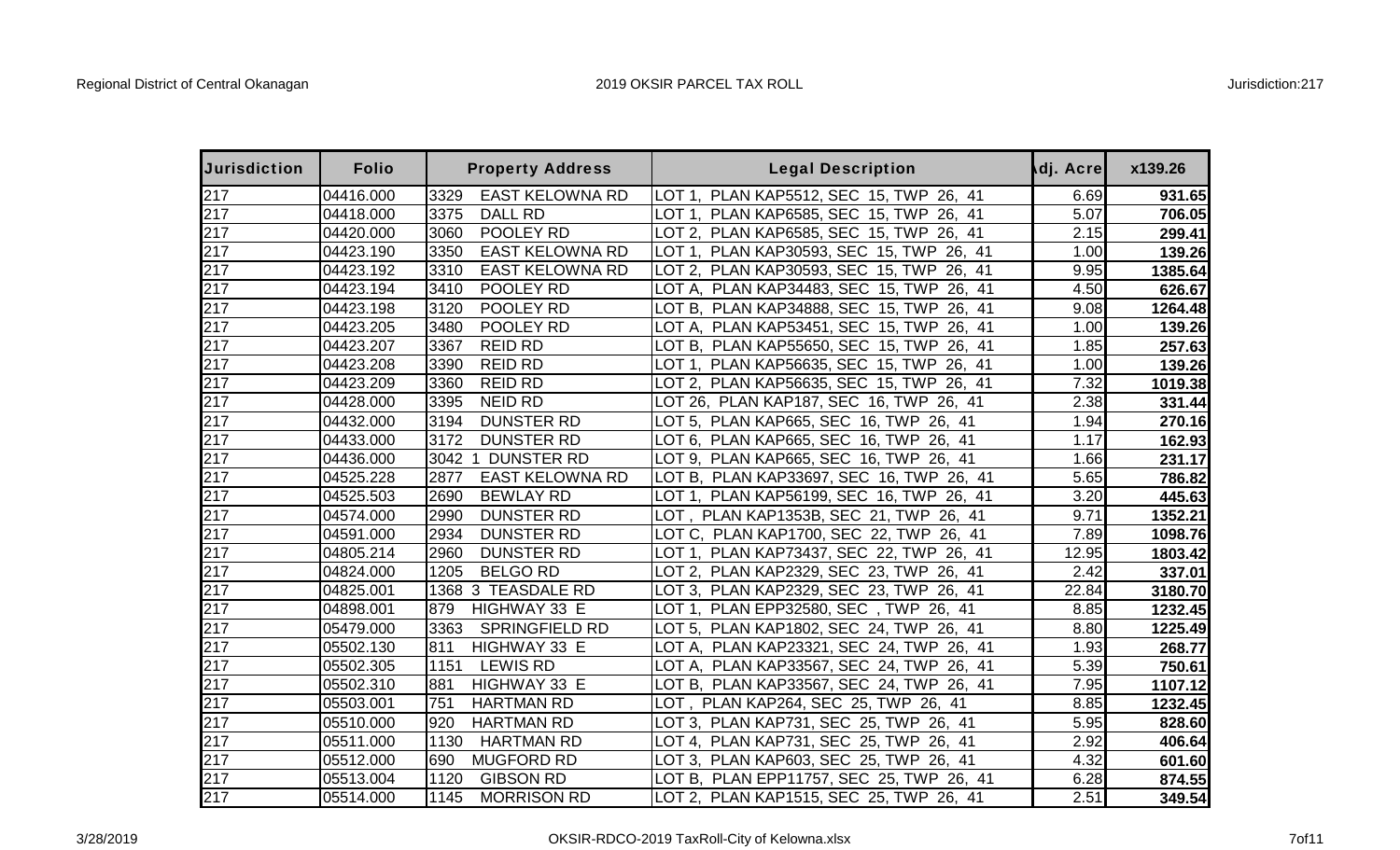| <b>Jurisdiction</b> | <b>Folio</b> | <b>Property Address</b>    | <b>Legal Description</b>                    | dj. Acre | x139.26 |
|---------------------|--------------|----------------------------|---------------------------------------------|----------|---------|
| 217                 | 05516.000    | 712<br>MCCURDY RD E        | LOT 4, PLAN KAP1515, SEC 25, TWP 26, 41     | 6.83     | 951.15  |
| 217                 | 05517.000    | 225<br><b>GIBSON RD</b>    | LOT 4, PLAN KAP1760, SEC 25, TWP 26, 41     | 3.72     | 518.05  |
| 217                 | 05519.002    | <b>SWAINSON RD</b><br>1610 | LOT 1, PLAN KAP77945, SEC, TWP 26, 41       | 10.30    | 1434.38 |
| 217                 | 05524.000    | MCKENZIE RD<br>1308        | LOT 12, PLAN KAP1760, SEC 25, TWP 26, 41    | 6.55     | 912.15  |
| 217                 | 05530.000    | 1550<br><b>SWAINSON RD</b> | LOT 1, PLAN KAP77944, SEC, TWP 26, 41       | 13.54    | 1885.58 |
| 217                 | 05548.000    | 1090<br>MCKENZIE RD        | LOT 2, PLAN KAP4586, SEC 25, TWP 26, 41     | 26.74    | 3723.81 |
| 217                 | 05561.000    | <b>HARTMAN RD</b><br>690   | LOT A, PLAN KAP5499, SEC 25, TWP 26, 41     | 16.60    | 2311.72 |
| 217                 | 05579.469    | EL PASO RD<br>1045         | LOT 22, PLAN KAP22986, SEC 25, TWP 26, 41   | 5.95     | 828.60  |
| 217                 | 05579.575    | 839<br><b>HARTMAN RD</b>   | LOT 2, PLAN KAP29183, SEC 25, TWP 26, 41    | 17.85    | 2485.79 |
| 217                 | 05579.684    | <b>HARTMAN RD</b><br>837   | LOT A, PLAN KAP35135, SEC 25, TWP 26, 41    | 2.66     | 370.43  |
| 217                 | 06470.000    | 483<br><b>VALLEY RD</b>    | LOT 1, PLAN KAP896, SEC 32, TWP 26, 41      | 5.33     | 742.26  |
| 217                 | 06471.000    | 463<br><b>VALLEY RD</b>    | LOT 2, PLAN KAP896, SEC, TWP 26, 41         | 2.03     | 282.70  |
| 217                 | 06499.001    | 445<br><b>VALLEY RD</b>    | LOT 3, PLAN KAP896, SEC 33, TWP 26, 41      | 3.75     | 522.23  |
| 217                 | 06501.000    | 2224<br><b>ROJEM RD</b>    | LOT 4, PLAN KAP896, SEC 33, TWP 26, 41      | 2.06     | 286.88  |
| 217                 | 06502.000    | 389<br><b>VALLEY RD</b>    | LOT 5, PLAN KAP896, SEC 33, TWP 26, 41      | 7.08     | 985.96  |
| 217                 | 06507.000    | 2429<br><b>LONGHILL RD</b> | LOT 14, PLAN KAP1068, SEC 33, TWP 26, 41    | 10.78    | 1501.22 |
| 217                 | 06508.000    | <b>LONGHILL RD</b><br>2449 | LOT 15, PLAN KAP1068, SEC 33, TWP 26, 41    | 1.46     | 203.32  |
| 217                 | 06510.000    | <b>MAIL RD</b><br>120      | LOT 15, PLAN KAP1068, SEC, TWP 26, 41       | 7.95     | 1107.12 |
| 217                 | 06511.000    | <b>MAIL RD</b><br>102      | OT 16, PLAN KAP1068, SEC, TWP 26, 41        | 8.75     | 1218.53 |
| 217                 | 06515.000    | <b>RIFLE RD</b><br>545     | LOT 7, PLAN KAP1249, SEC, TWP 26, 41        | 6.11     | 850.88  |
| 217                 | 06524.000    | 2300<br>30 SILVER PL       | LOT 8, PLAN KAP1249, SEC 33, TWP 26, 41     | 3.43     | 477.66  |
| 217                 | 06525.000    | 2227<br><b>ROJEM RD</b>    | LOT 9, PLAN KAP1249, SEC 33, TWP 26, 41     | 2.10     | 292.45  |
| 217                 | 06527.000    | 2255<br><b>ROJEM RD</b>    | LOT 11, PLAN KAP1249, SEC 33, TWP 26, 41    | 4.42     | 615.53  |
| 217                 | 06528.000    | 2309<br><b>ROJEM RD</b>    | LOT 12, PLAN KAP1249, SEC 33, TWP<br>26, 41 | 4.36     | 607.17  |
| 217                 | 06529.000    | 2323<br><b>ROJEM RD</b>    | LOT 13, PLAN KAP1249, SEC 33, TWP 26, 41    | 1.32     | 183.82  |
| 217                 | 06533.000    | 2379<br><b>ROJEM RD</b>    | LOT 17, PLAN KAP1249, SEC 33, TWP 26, 41    | 1.96     | 272.95  |
| 217                 | 06541.000    | 330<br><b>VALLEY RD</b>    | LOT 2, PLAN KAP4043, SEC 33, TWP 26, 41     | 1.35     | 188.00  |
| 217                 | 06554.120    | 2389 2 ROJEM RD            | LOT A, PLAN KAP26223, SEC 33, TWP 26, 41    | 1.00     | 139.26  |
| 217                 | 06554.140    | 2400<br>LONGHILL RD        | LOT A, PLAN KAP26592, SEC 4&33, TWP 23, 41  | 2.41     | 335.62  |
| 217                 | 06554.160    | <b>LONGHILL RD</b><br>2461 | LOT A, PLAN KAP28623, SEC 33, TWP 26, 41    | 5.10     | 710.23  |
| 217                 | 06554.195    | 2350<br><b>SILVER PL</b>   | LOT 1, PLAN KAP33461, SEC 33, TWP<br>26, 41 | 3.52     | 490.20  |
| 217                 | 06554.197    | 2489<br><b>LONGHILL RD</b> | LOT 2, PLAN KAP33461, SEC 33, TWP<br>26, 41 | 4.13     | 575.14  |
| 217                 | 06554.199    | 574<br><b>RIFLE RD</b>     | LOT 3, PLAN KAP33461, SEC 33, TWP 26, 41    | 3.39     | 472.09  |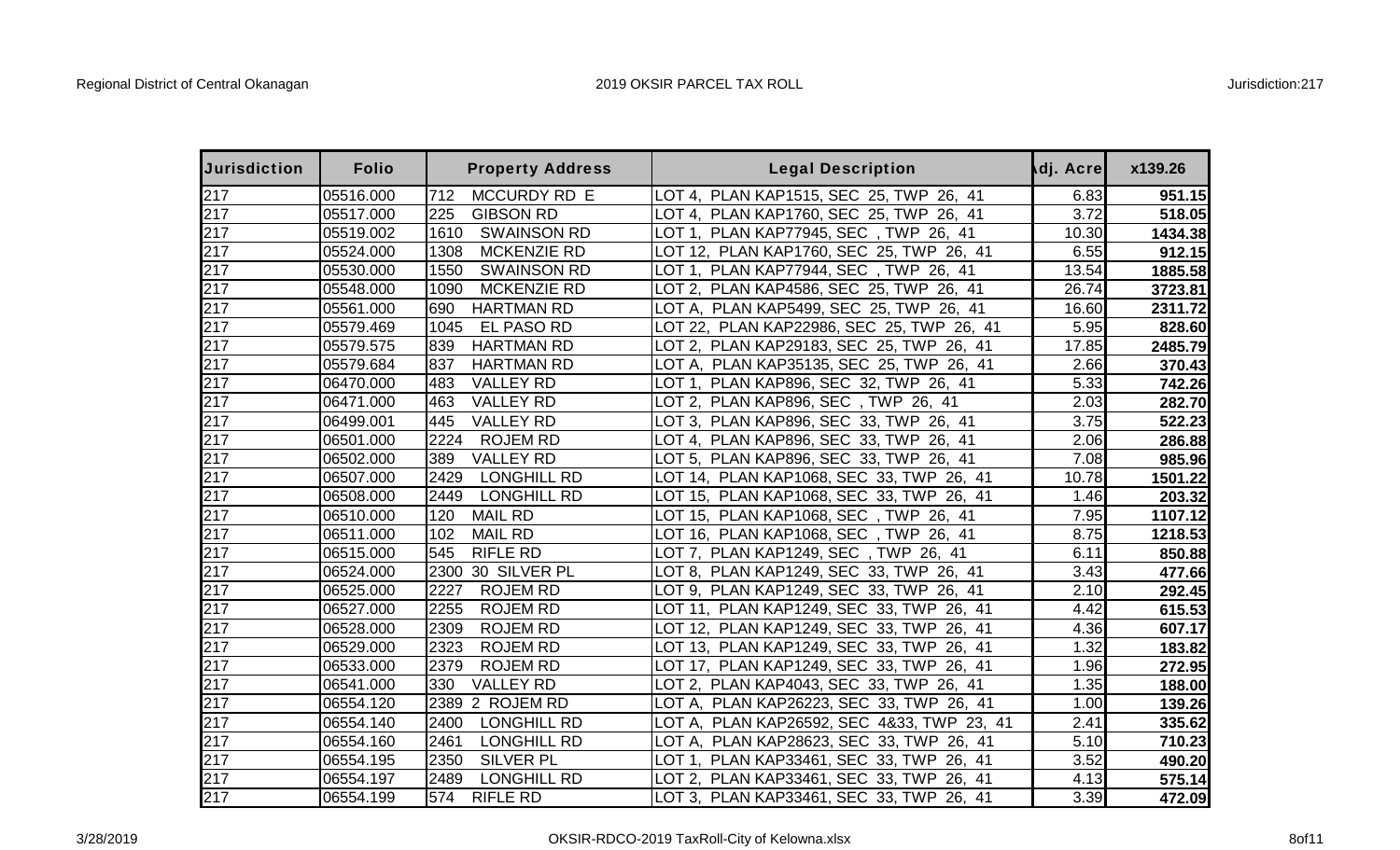| <b>Jurisdiction</b> | <b>Folio</b> | <b>Property Address</b>       | <b>Legal Description</b>                        | dj. Acre | x139.26 |
|---------------------|--------------|-------------------------------|-------------------------------------------------|----------|---------|
| 217                 | 06554.238    | <b>ROJEM RD</b><br>2351       | LOT C, PLAN KAP61113, SEC 33, TWP 26, 41        | 4.00     | 557.04  |
| 217                 | 06557.002    | 2710<br><b>LONGHILL RD</b>    | LOT B, PLAN KAP88097, SEC 34, TWP 26, 41        | 1.00     | 139.26  |
| 217                 | 06612.470    | 2512<br>LONGHILL RD           | LOT A,  PLAN KAP26258, SEC  , TWP  26,  41      | 13.50    | 1880.01 |
| 217                 | 06612.672    | <b>LONGHILL RD</b><br>2614    | LOT 1, PLAN KAP40166, SEC 34, TWP 26, 41        | 2.17     | 302.19  |
| 217                 | 06638.000    | 1844<br><b>RUTLAND RD N</b>   | LOT ,  PLAN KAP264, SEC  35, TWP  26,  41       | 1.00     | 139.26  |
| 217                 | 06641.000    | <b>WALLACE RD</b><br>758      | LOT 21, PLAN KAP425, SEC, TWP 26, 41            | 1.00     | 139.26  |
| 217                 | 06646.000    | <b>CORNISH RD</b><br>625      | LOT 27, PLAN KAP425, SEC, TWP 26, 41            | 1.00     | 139.26  |
| 217                 | 06647.000    | 610<br><b>CORNISH RD</b>      | LOT 28, PLAN KAP425, SEC 35, TWP<br>26, 41      | 7.77     | 1082.05 |
| 217                 | 06650.000    | 420<br><b>CORNISH RD</b>      | LOT 31, PLAN KAP425, SEC 35, TWP<br>26, 41      | 1.00     | 139.26  |
| 217                 | 06658.000    | 355<br><b>CORNISH RD</b>      | LOT 41, PLAN KAP425, SEC 35, TWP<br>26, 41      | 3.64     | 506.91  |
| 217                 | 06661.000    | 298<br><b>CORNISH RD</b>      | LOT 45, PLAN KAP425, SEC 35, TWP<br>26.<br>41   | 3.44     | 479.05  |
| 217                 | 06723.000    | 310<br><b>FITZPATRICK RD</b>  | LOT 2, PLAN KAP9092, SEC 35, TWP 26, 41         | 1.00     | 139.26  |
| 217                 | 06773.003    | 1685<br><b>RUTLAND RD N</b>   | LOT 3, PLAN KAP18313, SEC 35, TWP<br>26, 41     | 2.05     | 285.48  |
| 217                 | 06773.440    | 585<br><b>CORNISH RD</b>      | LOT 1, PLAN KAP19142, SEC 35, TWP 26, 41        | 3.86     | 537.54  |
| 217                 | 06774.244    | <b>CORNISH RD</b><br>245      | LOT B, PLAN KAP43294, SEC 35, TWP 26, 41        | 1.39     | 193.57  |
| 217                 | 06776.850    | 2105<br><b>MORRISON RD</b>    | LOT 1, PLAN KAP425, SEC 36, TWP 26, 41          | 6.51     | 906.58  |
| 217                 | 06776.900    | 1990<br>MCKENZIE RD           | LOT 2, PLAN KAP425, SEC 36, TWP<br>26, 41       | 14.43    | 2009.52 |
| 217                 | 06777.000    | MCKENZIE RD<br>1900           | LOT 3, PLAN KAP425, SEC 36, TWP<br>26, 41       | 6.03     | 839.74  |
| 217                 | 06778.000    | 1893<br><b>MORRISON RD</b>    | LOT 3, PLAN KAP425, SEC 36, TWP<br>41<br>26,    | 4.17     | 580.71  |
| 217                 | 06788.000    | <b>MORRISON RD</b><br>1304    | LOT 10, PLAN KAP425, SEC 36, TWP<br>26, 41      | 7.58     | 1055.59 |
| 217                 | 06792.000    | <b>MORRISON RD</b><br>2062    | LOT 14, PLAN KAP425, SEC 36, TWP<br>26, 41      | 3.38     | 470.70  |
| 217                 | 06793.000    | <b>MORRISON RD</b><br>2104    | LOT 15, PLAN KAP425, SEC, TWP 26, 41            | 1.58     | 220.03  |
| 217                 | 06794.000    | <b>OLD VERNON RD</b><br>685 2 | LOT 16, PLAN KAP425, SEC, TWP 26, 41            | 5.24     | 729.72  |
| 217                 | 06796.000    | <b>CORNISH RD</b><br>745      | LOT 18, PLAN KAP425, SEC, TWP 26, 41            | 6.35     | 884.30  |
| 217                 | 06799.510    | <b>MORRISON RD</b><br>1425    | LOT B, PLAN EPP15301, SEC 36, TWP<br>26, 41     | 7.41     | 1031.92 |
| 217                 | 06803.000    | 1350<br><b>HORNING RD</b>     | LOT 20, PLAN KAP1760, SEC 36, TWP<br>26,<br>-41 | 14.64    | 2038.77 |
| 217                 | 06805.005    | 1920<br>MCCURDY RD E          | LOT 3, PLAN KAP91486, SEC 31, TWP<br>27, 41     | 13.61    | 1895.33 |
| 217                 | 06806.000    | 1431<br><b>LATTA RD</b>       | LOT 24, PLAN KAP1760, SEC, TWP 26, 41           | 1.00     | 139.26  |
| 217                 | 06807.001    | 1305<br><b>LATTA RD</b>       | LOT 25, PLAN KAP1760, SEC 36, TWP 26, 41        | 11.11    | 1547.18 |
| 217                 | 06810.002    | 1341<br><b>LATTA RD</b>       | LOT 28, PLAN KAP1760, SEC 36, TWP<br>26, 41     | 9.97     | 1388.42 |
| 217                 | 06814.007    | 1448<br><b>LATTA RD</b>       | LOT 3, PLAN KAP91485, SEC 31, TWP<br>27, 41     | 17.22    | 2398.06 |
| 217                 | 06814.008    | 1440<br><b>LATTA RD</b>       | LOT A, PLAN EPP28996, SEC 36, TWP<br>26, 41     | 1.00     | 139.26  |
| 217                 | 06817.001    | 1331<br>MCCURDY RD E          | LOT 1, PLAN KAP4060, SEC 36, TWP 26, 41         | 19.59    | 2728.10 |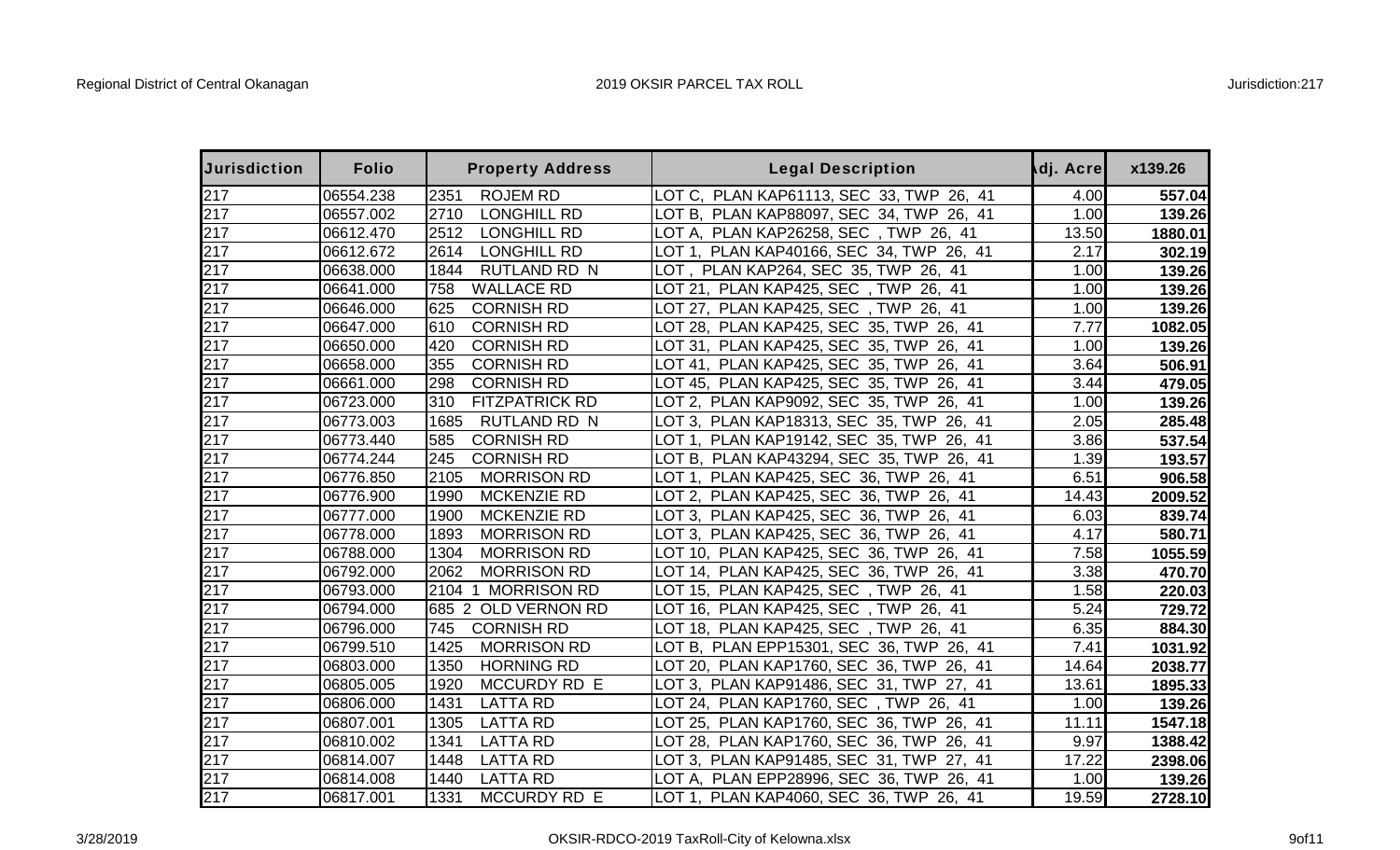| <b>Jurisdiction</b> | <b>Folio</b> | <b>Property Address</b>     | <b>Legal Description</b>                           | dj. Acre | x139.26 |
|---------------------|--------------|-----------------------------|----------------------------------------------------|----------|---------|
| 217                 | 06819.000    | 1545<br>MCCURDY RD E        | LOT 3, PLAN KAP4060, SEC 36, TWP 26, 41            | 15.90    | 2214.23 |
| 217                 | 06820.000    | 1445<br><b>LATTA RD</b>     | LOT 25, PLAN KAP4218B, SEC 36, TWP 26, 41          | 10.85    | 1510.97 |
| 217                 | 06828.490    | <b>MORRISON RD</b><br>1761  | LOT A, PLAN KAP25654, SEC 36, TWP<br>26, 41        | 3.97     | 552.86  |
| 217                 | 06828.500    | 1750<br>MCKENZIE RD         | LOT B, PLAN KAP25654, SEC 36, TWP<br>26, 41        | 10.23    | 1424.63 |
| 217                 | 06828.524    | <b>MCKENZIE RD</b><br>1700  | PLAN KAP25654, SEC 36, TWP<br>26, 41<br>LOT D.     | 7.37     | 1026.35 |
| $\overline{2}17$    | 06828.618    | 1301<br><b>LATTA RD</b>     | PLAN KAP33998, SEC 36, TWP<br>LOT 1.<br>26, 41     | 1.00     | 139.26  |
| 217                 | 06828.642    | 837<br>MCCURDY RD E         | LOT 2, PLAN EPP14181, SEC 36, TWP<br>26, 41        | 1.00     | 139.26  |
| 217                 | 06828.644    | 833<br>MCCURDY RD E         | LOT 3, PLAN EPP14181, SEC 36, TWP<br>26, 41        | 1.00     | 139.26  |
| 217                 | 06886.003    | 1 TREETOP RD<br>2025        | PLAN KAP1760, SEC 19, TWP<br>LOT 1.<br>27, 41      | 9.58     | 1334.11 |
| 217                 | 06960.185    | <b>LAKESHORE RD</b><br>5681 | LOT 1, PLAN EPP37698, SEC 16, TWP<br>28, 54        | 1.00     | 139.26  |
| 217                 | 07143.000    | <b>BARNABY RD</b><br>559    | LOT 3, PLAN KAP1743, SEC 25, TWP 28, 54            | 1.00     | 139.26  |
| 217                 | 07161.000    | 4856<br><b>LAKESHORE RD</b> | LOT, PLAN KAP1722, SEC 25, TWP 29, 54              | 3.21     | 447.02  |
| 217                 | 07264.002    | 1456<br><b>DEHART RD</b>    | PLAN KAP1837, SEC, TWP 29, 41<br>LOT 1.            | 11.58    | 1612.63 |
| 217                 | 07269.000    | 999<br><b>CRAWFORD RD</b>   | LOT 1, PLAN KAP13170, SEC 31, TWP 29, 41           | 11.85    | 1650.23 |
| 217                 | 07270.072    | 1265<br><b>CRAWFORD RD</b>  | LOT 2, PLAN KAP21104, SEC 31, TWP 29, 41           | 1.00     | 139.26  |
| 217                 | 07270.074    | 1285<br><b>CRAWFORD RD</b>  | LOT 3, PLAN KAP21104, SEC, TWP 29, 41              | 1.00     | 139.26  |
| 217                 | 07278.000    | 4551<br>STEWART RD W        | LOT 220, PLAN KAP1247, SEC 32, TWP 29, 41          | 2.89     | 402.46  |
| 217                 | 07280.000    | STEWART RD E<br>4480        | PLAN KAP1247, SEC 32, TWP 29,<br>41<br>LOT 222.    | 1.00     | 139.26  |
| 217                 | 07286.000    | <b>SAUCIER RD</b><br>1690   | PLAN KAP1247, SEC 32, TWP<br>LOT 228,<br>29,<br>41 | 1.00     | 139.26  |
| 217                 | 07287.000    | <b>SAUCIER RD</b><br>1670   | PLAN KAP1247, SEC 32, TWP<br>41<br>LOT 229.<br>29. | 3.02     | 420.57  |
| 217                 | 07290.000    | 1650<br><b>SAUCIER RD</b>   | PLAN KAP1247, SEC 32, TWP<br>LOT 232,<br>29,<br>41 | 9.79     | 1363.36 |
| 217                 | 07291.000    | 4202<br><b>BEDFORD RD</b>   | PLAN KAP1247, SEC 32, TWP<br>LOT 233,<br>29,<br>41 | 9.74     | 1356.39 |
| 217                 | 07293.000    | 1601<br><b>SAUCIER RD</b>   | LOT 238, PLAN KAP1247, SEC 32, TWP<br>29,<br>41    | 1.62     | 225.60  |
| 217                 | 07296.000    | 1475<br><b>DEHART RD</b>    | LOT 246, PLAN KAP1247, SEC 32, TWP 29, 41          | 1.00     | 139.26  |
| 217                 | 07304.000    | 4132<br><b>BEDFORD RD</b>   | LOT 3, PLAN KAP15793, SEC 32, TWP<br>29, 41        | 6.38     | 888.48  |
| 217                 | 07304.010    | <b>DEHART RD</b><br>1485    | LOT 1, PLAN KAP20969, SEC 32, TWP 29, 41           | 1.21     | 168.50  |
| 217                 | 07351.000    | 4305<br><b>JAUD RD</b>      | LOT 5, PLAN KAP6171, SEC 34, TWP 29, 41            | 14.20    | 1977.49 |
| 217                 | 09533.000    | 2517<br><b>GALE RD</b>      | LOT 2, PLAN KAP10810, SEC, TWP<br>41               | 6.91     | 962.29  |
| 217                 | 09533.052    | 2499<br><b>GALE RD</b>      | LOT C, PLAN KAP19044, SEC, TWP<br>.41              | 1.00     | 139.26  |
| 217                 | 09533.053    | 2475<br><b>GALE RD</b>      | LOT D, PLAN KAP19044, SEC, TWP<br>41               | 1.00     | 139.26  |
| 217                 | 09533.054    | 2449<br><b>GALE RD</b>      | LOT E, PLAN KAP19044, SEC<br>. TWP<br>.41          | 1.00     | 139.26  |
| 217                 | 09533.055    | 2427<br><b>GALE RD</b>      | LOT F, PLAN KAP19044, SEC<br>. TWP<br>41           | 1.00     | 139.26  |
| 217                 | 09533.057    | 2555<br><b>GALE RD</b>      | LOT A, PLAN EPP65442, SEC<br>. TWP<br>41           | 1.39     | 193.57  |